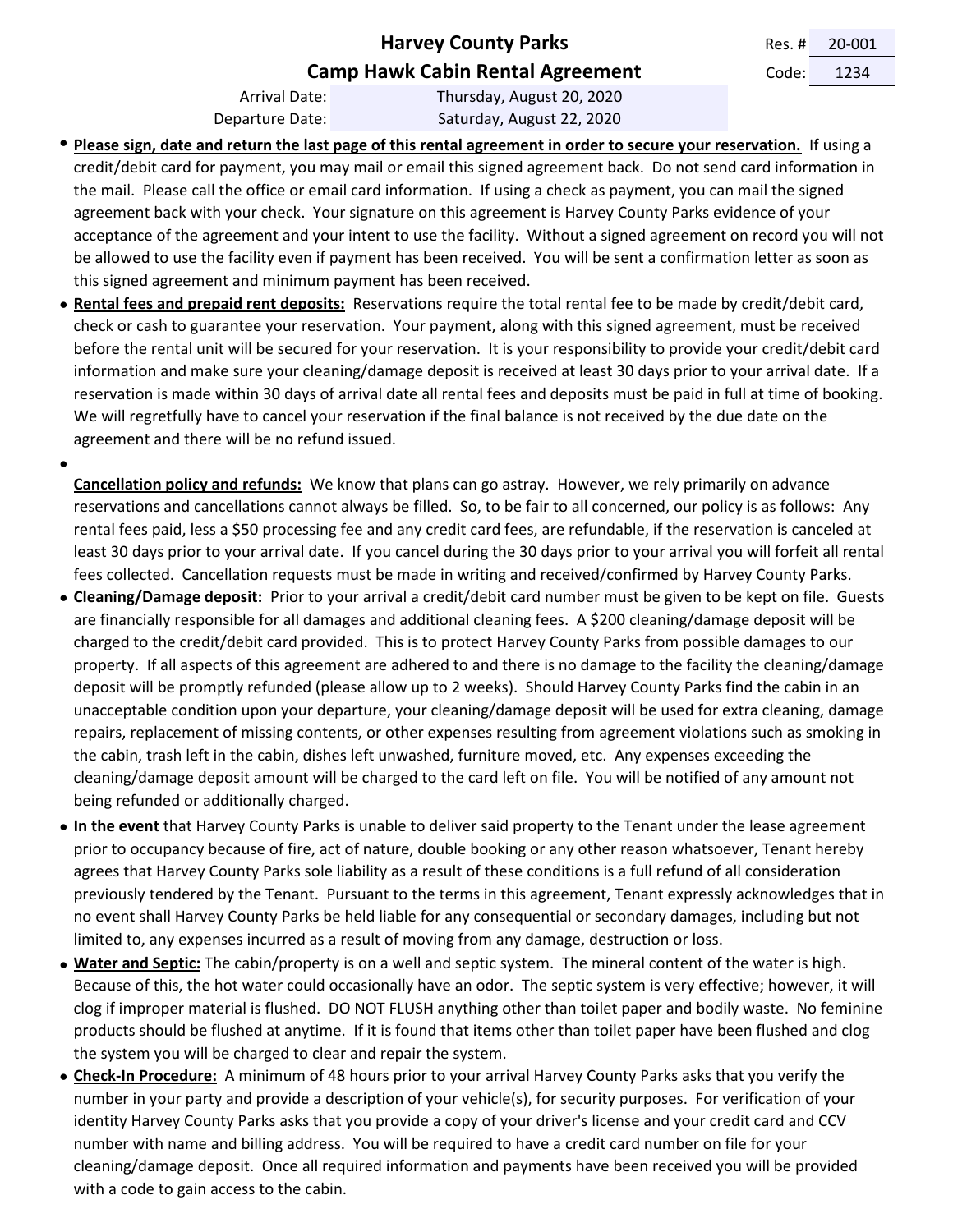- **Credit/Debit Card Transactions:** The card processor does charge a service fee of 2.5% of all transactions. This service fee may be non-refundable. **All card transactions will be listed on your bank statement as Kansas.gov.**
- **The renter agrees** that he/she will not claim any charge backs or credits from his/her credit card company for any fees charged to his/her credit/debit card for rental deposit, rental, additional damage or cleaning/damage deposit fees.
- **No refunds due to weather, change of plans, or early departures.** All guests are financially responsible for the entire booking once your reservation has been made.
- **Returned check/reversed credit card payment fee:** There is a \$30.00 per check/credit card transaction fee for all returned checks and/or reversed credit card charges.
- **Rental Policies:** Harvey County Parks caters to families and strives to provide a family oriented cabin experience in a public park setting. Renters agree to abide by all cabin rules. Cabin rules are posted in each cabin. All Park Regulations will also be enforced. A copy of these regulations can be provided upon request.
- **Each cabin comes fully furnished** including dishes, silverware, cookware, coffee maker, filters, microwave, refrigerator/freezer, a limited supply of toilet paper, dish soap, and cleaning supplies. *You provide your own bed linens and bath towels.* Do NOT rearrange furniture. Park Rangers are not responsible for any item left in a cabin by a renter. If the Park Rangers are requested by the renter to return any item left in a cabin, items will be returned by UPS or US Postal Service for a service charge of shipping cost plus a \$15.00 handling fee.
- **Maintenance:** Please report any problems or damages in your cabin the day of check-in. Contact information is provided at the bottom of this agreement. If not reported we must assume the damages or loss occurred during your occupancy and we will have to charge you. When maintenance needs arise during your stay please contact us. It may be necessary for us to enter the cabin during reasonable hours to perform repairs. There will be no refunds for the malfunction of any equipment including but not limited to air conditioner/furnace, TV, appliances, plumbing issues or power outages.
- **Access:** Guests shall allow Harvey County Parks access to the property for purposes of repair and inspection. Harvey County Parks will exercise this right in a reasonable manner.
- **Housekeeping:** Housekeeping is **not** provided during your stay. Cabins a thoroughly cleaned and disinfected between reservations.
- **ALL RENTALS ARE TO FAMILIES AND RESPONSIBLE ADULTS ONLY:** Minimum age to rent a cabin is 21 years. No high school, college or civic groups, chaperoned or not, are permitted. No parties or events allowed in cabins. All minors must be accompanied by a parent or legal guardian. Violation is grounds for immediate termination of reservation. The park is patrolled on a regular basis. Tenant acknowledges that he/she will be financially responsible for any damage to the property. Occupancy is restricted to building maximum and two vehicles per cabin at any time during your stay, unless otherwise approved by Harvey County Parks. Violation of any of these terms shall give right to immediate termination of reservation. Tenant agrees that the premises shall not be used for any illegal or unlawful purpose. CABINS ARE NOT CHILDPROOF! Children and teenagers cannot stay in a cabin alone and must be supervised at all times. Occupancy and use of the premises and common areas in such a fashion that disturbs or offends other guests shall be deemed grounds for removal. Harvey County Parks wants you to have an enjoyable stay, but you must respect the rights of others.
- **Maximum Occupancy:** The number of persons occupying your cabin shall not exceed the number stated on your reservation. If people are added after your reservation is secured you must inform us upon arrival and charges will be added as necessary. Renters may be subject to cancellation/penalties if numbers exceed confirmed occupants listed as this is a violation of the rental agreement.
- **Visitors:** Day time visitors are welcome at the park. However, overnight visitors will be charged according to extra persons fees as stated in our rules or charged applicable camping fees if camping outside the cabin. Camping fees are not included with your cabin rental. Day visitors MUST leave the park by sundown or they will be considered added guests and you will be charged accordingly.
- **Alcohol** is allowed in moderation only, by adults of legal age only, and must be kept in your site. Any tenants found to be in violation of this rule will be asked to leave and all rental fees plus deposits will be forfeited. Tenants will be held responsible for their guests. Legal charges could be filed by Harvey County Parks as the cabins are located within a public park.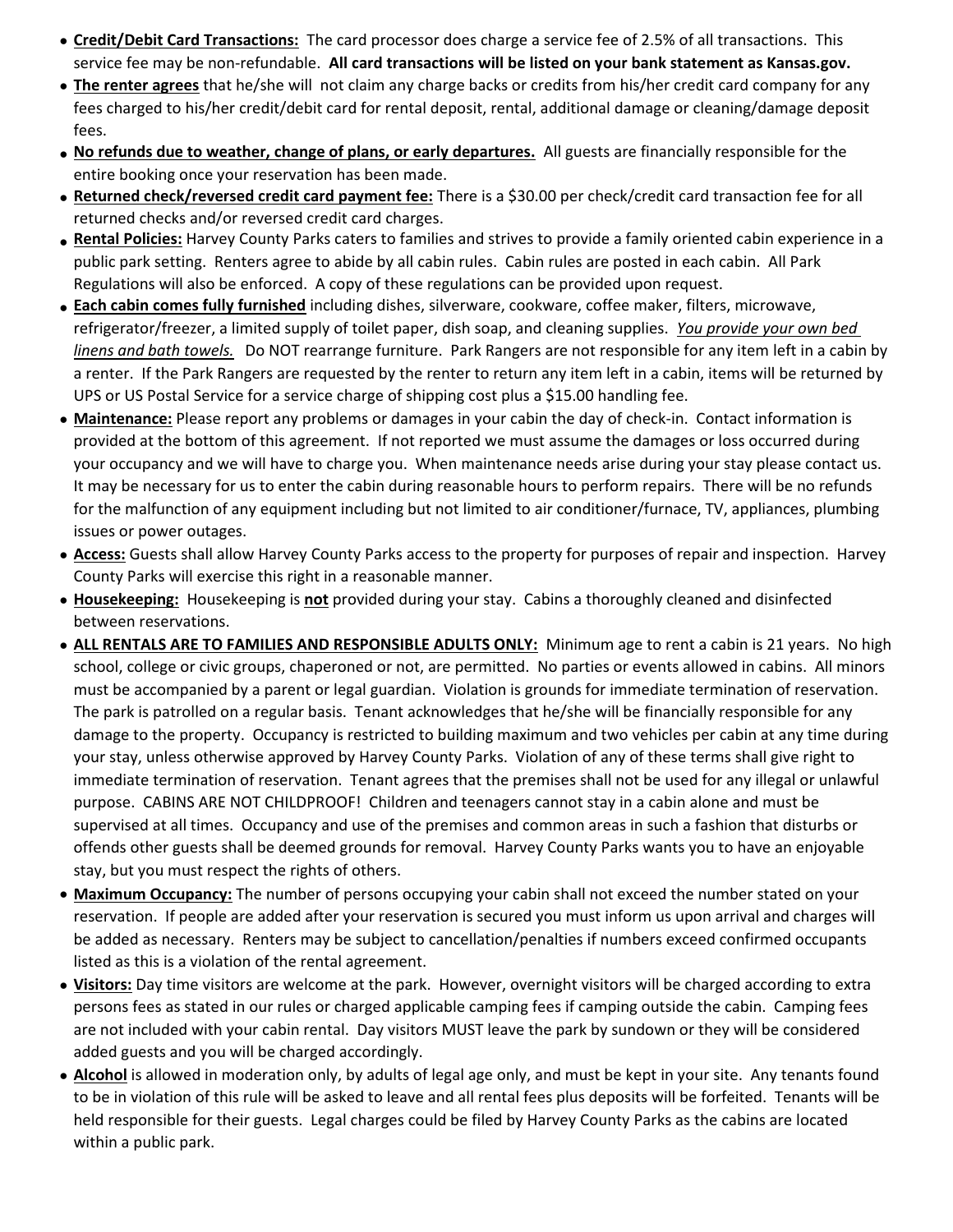- **Quiet Hours:** From 10pm until 8am sound must be kept to an acceptable level as determined by a Harvey County Park Ranger or authorized law enforcement agent. You will be expected to be courteous guests during all times of the day and night.
- **Pets:** Pets are NOT allowed inside any cabin. Pets within the park must be kept on a least at all times. Leashes can be no more than 10 feet long. If the animal is chained to a tree or ground stake the length of the chain shall not allow the animal to enter into neighboring sites or be more than 20 feet long, whichever is shorter. Pens, cages, leashes, or chains used to restrain the animal must be of sufficient strength and condition to keep the animal restrained without concern of failure. All animals must be physically restrained at all times. Handlers of aggressive or nuisance animals will be required to removed said animal from Park property immediately. Proof of current rabies vaccinations must be immediately available.

\* **Exceptions:** Properly trained and certified service animals are permitted inside the cabins. Persons with a certified service animal must provide notice during reservation process.

- **Check-In and Check-Out time:** Check-in is 3:00pm and check-out is 11:00am. While we make every effort to have your cabin ready, there may be a delay during busy time and your patience is appreciated. An additional nights stay will be charged for late check-outs.
- **Minimum Stay:** This property may require up to a 3 night minimum stay during holiday periods. Please inquire when booking.
- **Smoking and smoke detectors:** There is no smoking allowed in our cabins or other park facilities. If we find evidence of smoking inside your rental cabin you will forfeit your entire security deposit. Cigarette butts should be disposed of safely and properly. Throwing them on the ground is considered littering. This could lead to fines and possible loss of cleaning deposit. There are smoke detectors in all cabins. Do not unplug, remove batteries, or tamper with in any way. There is a fire extinguisher in the kitchen in case of emergency.
- **Campfires:** All of our cabins have fire rings. Firewood is not provided. Fire rings are NOT trash cans. Burning items other than logs in fire rings will result in loss of cleaning deposit. Local burn bans will be enforced. Fires should be completely extinguished prior to checking out.
- **Check-Out Procedures:** Upon departure guests are required to leave the property in the same condition it was when you arrived. Please comply with the following before check-out:
	- \* Dishes, pots, pans, silverware and utensils should be washed and put away.
	- \* Fire ring should be free of trash and not left burning.
	- \* Windows and doors closed and locked. All lights turned off to conserved energy.
	- \* Thermostat set to 50 degrees while on heat setting. Turned off while on air conditioner setting.
	- \* All trash bagged and placed in dumpster along drive. Liners replaced in trash cans.
	- \* All floors swept and mopped.
	- \* Bathroom and shower left cleaned and all personal belongings removed.
	- \* Property left neat and in order.
	- \* Key should be place back into the lock box.

**This property is owned by Harvey County. The renter accepts renting privileges with the understanding that he/she does hereby release Harvey County, Kansas, its elected and appointed officials, employees, and volunteers of all liability for loss or damage to property and injury, against claims resulting from loss or damage to property or injury to the person or any member of the family or guest of the registered renters arising out of the use of the cabin or park facilities or park accommodations. If the Tenant or any member of his/her party violates any of the terms of this agreement, Harvey County may, at Harvey County's sole discretion, terminate this agreement with no refund, and may enter the premised and remove Tenant, the members of his/her party, and their belongings.**

> **Address for directions to Cabins: 1801 SW 36th St. Newton, KS. 67114**

## **DO NOT FORGET TO BRING YOUR BEDDING, TOWELS AND TOILETRIES.**